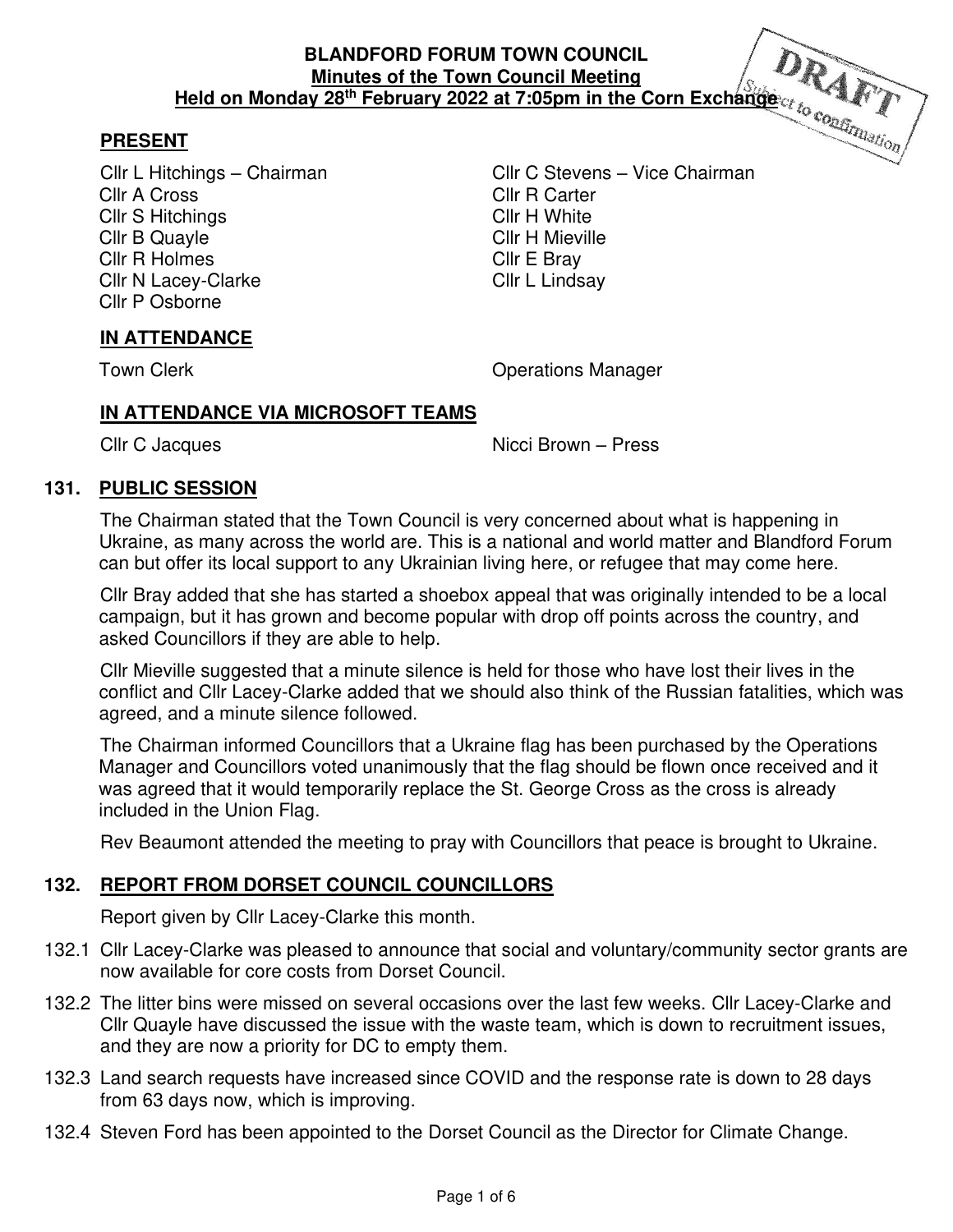## **132. REPORT FROM DORSET COUNCIL COUNCILLORS (cont)**

132.5 Cllr Lacey-Clarke and Cllr Quayle have been invited to a meeting about the slab programme, following a request by an internet provider. The scheme was postponed until the cabling could be laid in the ducting.

 Cllr Mieville asked if there is anything the Dorset Council Councillors can do about the lack of NHS dentists in Blandford Forum. Cllr Lacey-Clarke explained that there is little they can do apart from lobbying.

## **133. APOLOGIES**

Cllr K Herbert Cllr P Clark

 It was noted that Cllr Herbert was not present as she has been named as one of 100 of the UK's most inspiring female entrepreneurs by Small Business Britain, in a line-up that reflects the phenomenal contribution to society, economy and communities that many female founders are making across the UK. This was applauded by Councillors, and it was agreed that flowers and champagne would be presented to her.

## **134. TO RECEIVE ANY DECLARATIONS OF INTEREST AND REQUESTS FOR DISPENSATIONS**

None had been submitted.

# **135. MINUTES OF THE TOWN COUNCIL MEETING HELD ON 24TH JANUARY 2022**

 It was PROPOSED by Cllr Stevens, SECONDED by Cllr Carter and AGREED (12 in favour, 1 abstention) that the Minutes be APPROVED and SIGNED.

## **136. TOWN CLERK'S REPORT & CORRESPONDENCE**

The paper was noted (see Appendix A).

- 136.1 Blandford Forum Almshouse/General Charities administrators of the T E D George Charity -The Blandford Children's Fund/Registered Charity No: 230853-6 (Registered 31 August 1967) Governing Instrument: Will dated 30th September 1961 – The Trustees have written to ask the Town Council to display the Notice of Grants in a prominent position on the Town Council's Notice Boards and on its Facebook page. Parents of eligible children, who must live within the footprint of Blandford Forum only and not the periphery villages, are invited to apply for an application form by no later than 21<sup>st</sup> March 2022. The administrators have said that there will be families in the town which might benefit from the small grants they are able to consider, and the council's assistance in raising awareness of this Fund would be greatly appreciated.
- 136.2 Certificate of appreciation policy Councillors have been reminded of the policy and asked for nominations to be made by the end of March. This has also been publicised on social media.
- 136.3 Meeting Restrictions Following the councillor/staff survey, the majority would like restrictions to remain in place although the Town Clerk noted that the majority of attendees were not following the agreed measures for February meetings. The survey results will be sent to Councillors by email, so they are aware of the agreed measures for March meetings in the Corn Exchange.
- 136.4 NJC Pay Award Update An update has been received on the pay award that is to be backdated to 1st April 2022 at 1.75% for all employees.

## **137. CIVIC REPORT**

The paper was sent to Councillors via email (see Appendix A).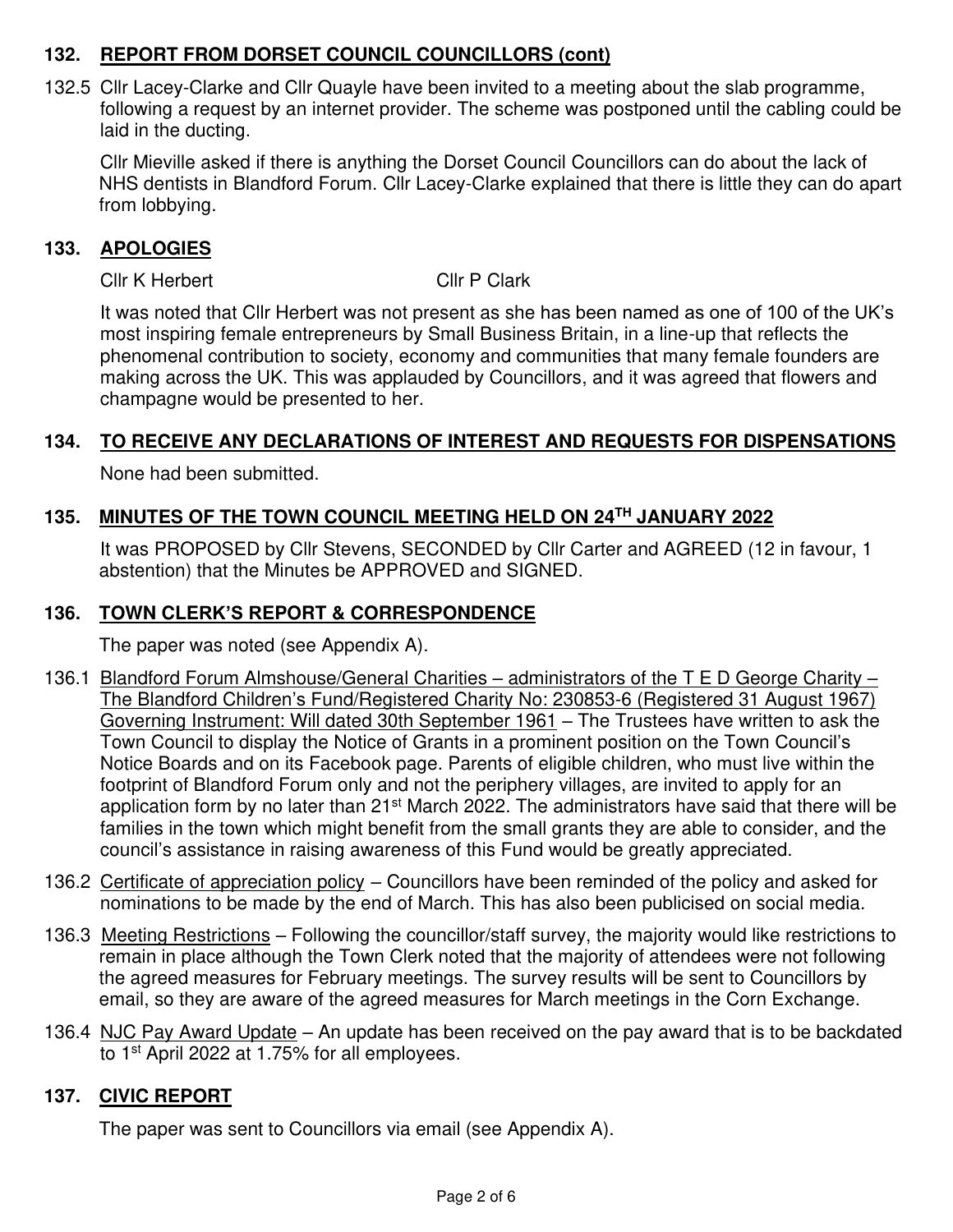## **138. RECOMMENDATIONS AND RECEIPT OF MINUTES**

- 138.1 Finance & Staffing Committee Meeting held on Monday 13th December 2021
- 138.1.1 Recommendations

The paper was noted (see Appendix B).

## **BLANDFORD FOOD BANK**

It was noted that the recommendation from the December meeting was as follows:

### **The principle of an SLA is agreed to with Blandford Food Bank, subject to further discussions and receipt of supporting information.**

This information has now been received and shared with Councillors.

It was PROPOSED by Cllr Lacey-Clarke that the Town Council enters into an SLA with Blandford Food Bank at a cost of £5,000 a year, but this proposal was withdrawn when Cllr Carter suggested that it is further discussed at the next Finance & Staffing Committee meeting.

8:14pm – Cllr Lacey-Clarke left the meeting.

It was PROPOSED by Cllr Mieville, SECONDED by Cllr White and AGREED (9 in favour, 3 abstentions, 1 non-vote) that

### **The Town Council enters into an SLA with the Blandford Food Bank at £5,000 a year for a period of three years from 1st April 2022, with the funding being ringfenced for the Blandford Food Bank and Blandford Pantry projects only.**

**ACTION: TOWN CLERK**

8:16pm – Cllr Lacey-Clarke returned to the meeting.

8:17pm – Cllr Lindsay left the meeting.

It was agreed that the draft SLA will be distributed to the SLA working group, then ratified by the Finance & Staffing Committee at its meeting scheduled for 21<sup>st</sup> March 2022.

**ACTION: TOWN CLERK**

## **139. CONSIDER THE RECCOMENDATIONS FROM THE WORKING GROUP REGARDING ANY AMENDMENTS TO THE SERVICE LEVEL AGREEMENTS DUE FOR RENEWAL IN APRIL**

The paper was noted (see Appendix C).

8:22pm – Cllr Lindsay returned to the meeting.

It was PROPOSED by Cllr Carter, SECONDED by Cllr Holmes and AGREED unanimously that

**The Town Council accepts the recommendations from the working group and the Town Clerk is instructed to amend and distribute the documents accordingly. It was also agreed that the Boxing Club SLA, and associated funding, will be started once a lease is signed.** 

#### **ACTION: TOWN CLERK**

8:25pm – Cllr Lacey-Clarke left the meeting and did not take part in discussion or voting as he sponsors a planter.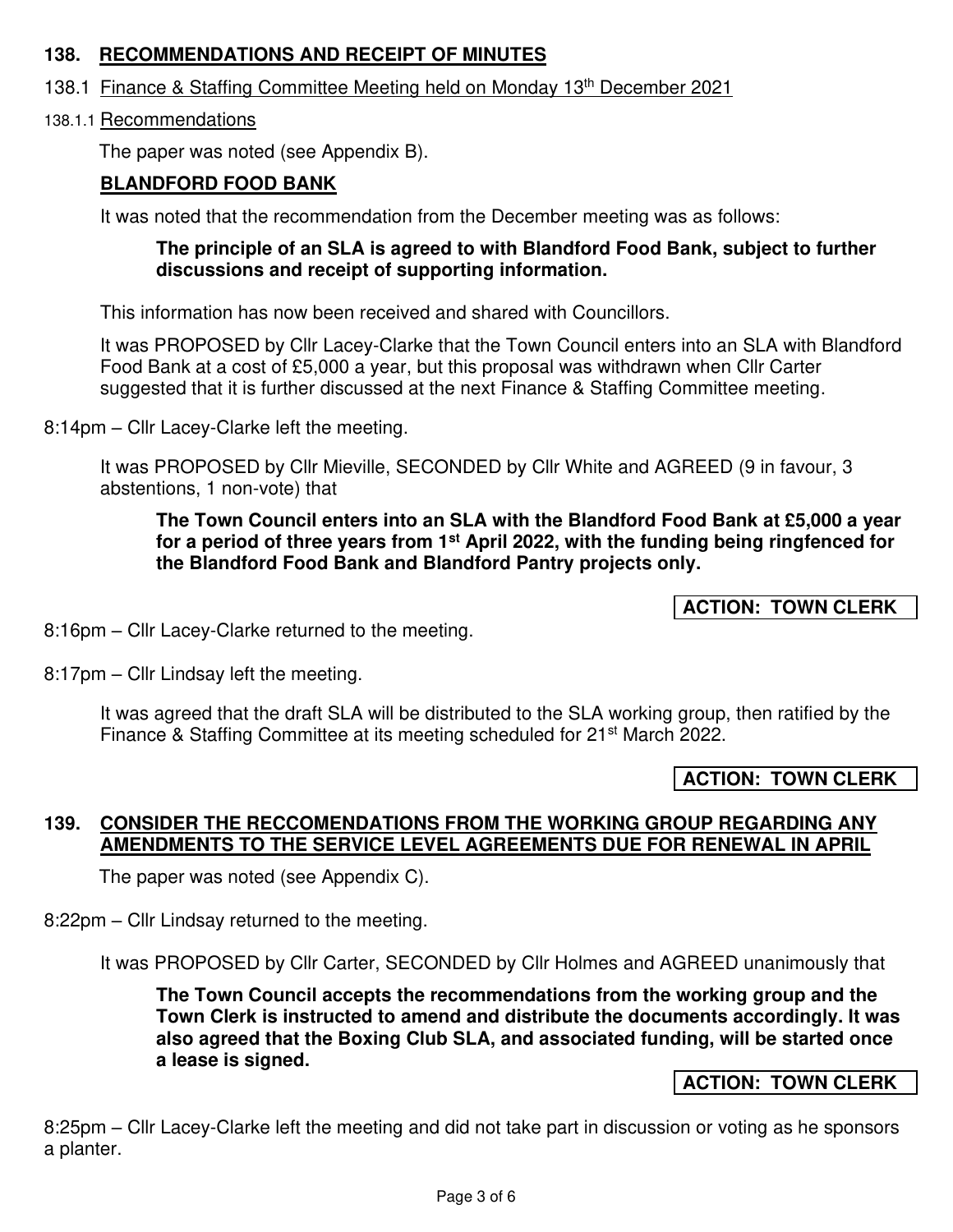## **140. TO APPROVE EXPENDITURE FOR THE PLANTERS AND BEDDING**

The paper was noted (see Appendix D).

It was PROPOSED by Cllr Carter, SECONDED by Cllr Stevens and AGREED (12 in favour, 1 non-vote) that

**The Town Council approves expenditure for the planters and bedding of £3,819.20 + VAT using funds from the Planters budget line (6200) (Expenditure Authority: General Power of Competence, Localism Act 2011, S1-8) and also notes the increase in sponsorship costs.** 

**ACTION: TOWN CLERK**

8:26pm – Cllr Lacey-Clarke returned to the meeting.

#### **141. TO APPROVE EXPENDITURE FOR THE TOILET CLEANING CONTRACT FOR 2022/2023**

The paper was noted (see Appendix E).

It was PROPOSED by Cllr Lacey-Clarke, SECONDED by Cllr Quayle and AGREED unanimously that

**The Town Council renews the cleaning contract with the existing contractor for a period of one year only, using funds of £8,184.00 from budget line 6650 (Expenditure Authority: General Power of Competence, Localism Act 2011, S1-8).** 

**ACTION: TOWN CLERK**

#### **142. TO APPROVE EXPENDITURE FOR THE SKATE PARK COMMUNITY EVENT ON 21ST AUGUST 2022**

The paper was noted (see Appendix F).

Cllr L Hitchings noted that he is an area manager for St John Ambulance.

It was PROPOSED by Cllr Lacey-Clarke, SECONDED by Cllr Mieville and AGREED unanimously that

**The Town Council approves expenditure of £1750 + VAT for the organiser and £144 + VAT for St John Ambulance cover for the skate fest in August 2022, using budget line 1071 Skate Fest (Expenditure Authority: General Power of Competence Localism Act 2011 s1-8).** 

**ACTION: TOWN CLERK**

### **143. TO CONFIRM ARRANGEMENTS FOR THE 200TH ANNIVERSARY OF BLANDFORD CHURCH MASSACHUSETTS**

The paper was noted (see Appendix G).

It was PROPOSED by Cllr Carter, SECONDED by Cllr Cross and AGREED unanimously that

**The Town Council agrees that Mr Stokoe is invited to represent the town on 4th September 2022 at the church service to mark the 200th anniversary of the church and he is welcome to speak at the event. In addition, a video message is being compiled with local organisations.** 

**ACTION: TOWN CLERK**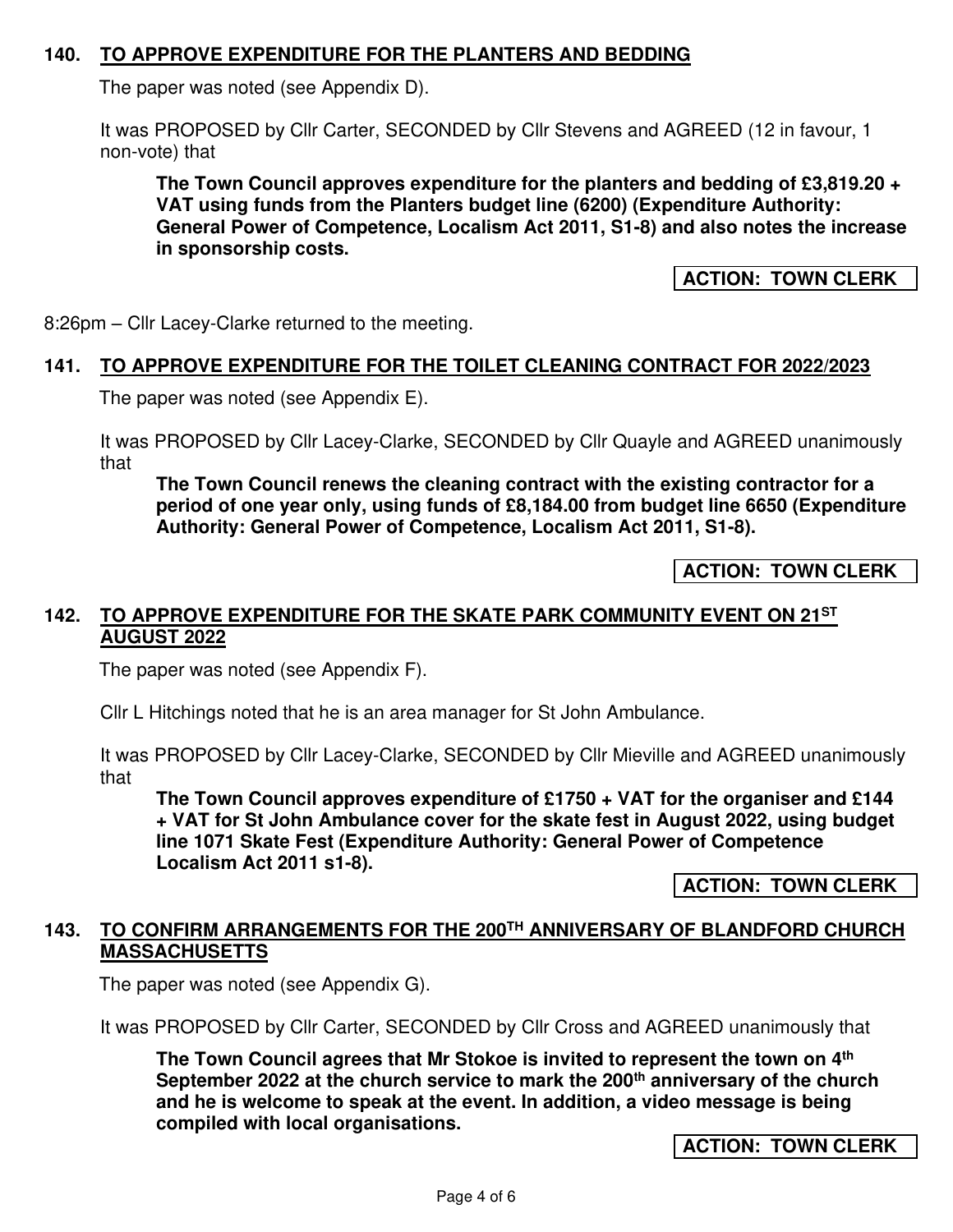## **144. TO CONSIDER THE PURCHASE OF A DEFIBRILLATOR FOR THE TOWN HALL/CORN EXCHANGE LOBBY**

The paper was noted (see Appendix H).

It was PROPOSED by Cllr Lacey-Clarke, SECONDED by Cllr Bray and AGREED unanimously that

**The Town Council agrees to the purchase of a defibrillator for the Corn Exchange lobby, at a cost of up to £1,500 using the Town Improvements budget line and Cllr L Hitchings will advise the office on which unit to order (Expenditure Authority: General Power of Competence Localism Act 2011 s1-8).** 

 **ACTION: TOWN CLERK**

The defibrillator notices on the website and notice boards will be updated to clarify that the Town Council is not responsible for ensuring the emergency services have the codes to enable the public to be able to use them.

### **ACTION: TOWN CLERK**

## **145. TO CONSIDER A REQUEST FROM OH NO IT ISN'T REGARDING THE PANTOMIME FOR 2022**

The paper was noted (see Appendix I).

It was PROPOSED by Cllr Carter, SECONDED by Cllr Holmes and AGREED unanimously that

**The Town Council asks Oh No It Isn't to revert to its original dates as it does not want to inconvenience the regular hirers, as previously agreed in March 2020.** 

**ACTION: TOWN CLERK**

### **146. TO RECEIVE AN UPDATE ON THE TOWN COUNCIL'S PLAN (SENT SEPERATELY TO COUNCILLORS)**

The paper was noted (see Appendix J).

## **147. TO RECEIVE AN UPDATE AND CONSIDER ANY REQUESTS FROM THE:**

- 147.1 Neighbourhood Plan Working Group Blandford +
- 147.1.1 To note the B+ developments

The paper was noted (see Appendix K) and Cllr Carter updated Councillors that a meeting is being held on 1<sup>st</sup> March 2022 and he will make all the information available from it to Councillors.

147.2 BFTC Commemoration Group (minutes sent separately to Councillors).

The paper was noted (see Appendix L).

147.3 Climate Change & Biodiversity

Cllr Osborne updated attendees on the activity of the working group, the last meeting and the actions from it, and confirmed that the next meeting is scheduled for 17<sup>th</sup> March 2022 and will be held online.

147.4 Dorset Council Grant to support the Market Area Enhancement Project

Cllr Stevens noted Cllr Lacey-Clarke's update on the paving slabs earlier in the meeting.